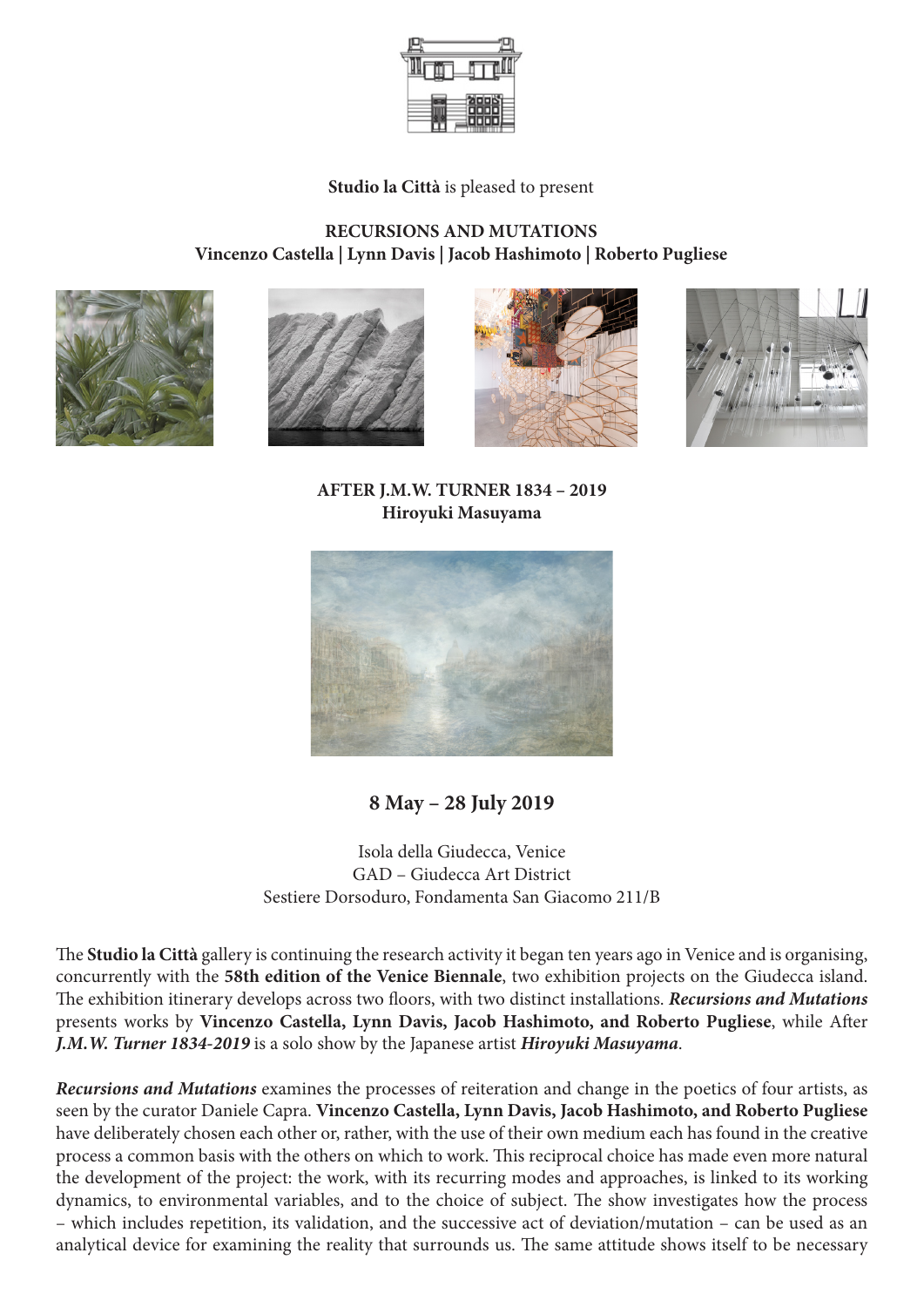even for deciphering the extraordinary tools and the successive passages needed for constructing the work right up to the evolution of its physical and poetic form.

**Vincenzo Castella** presents two series of photos in which nature has a central role: at times ephemeral and compressed inside a nursery, at others wild and uncontaminated as in the Finnish landscapes, but always elegant and captured through the originality of meaningful details. **Lynn Davis**, starting from an in-depth study of the icebergs and glaciers of Greenland begun in the 1980s, offers us an unusual view: her photos are shot as though the camera's lens were immortalising the majesty of a monument, an imposing ancient example of architecture. **Jacob Hashimoto** relates together new works for the wall with a large-scale, site-specific installation consisting of hundreds of resin kites, recently exhibited in another composition at the SITE Museum in Santa Fe. His exhibition proposal explores the intersections between painting and sculpture, abstraction and figuration: he creates an imagery consisting of strata that evoke both virtual environments and historical traditions. **Roberto Pugliese** starts from thoughts about the melting of glaciers and the rising levels of the sea caused by global warming and confronts us with a work that transforms important scientific data into an installation: from a formal point of view, we see suspended blown-glass and crystalline ampoules with the immaterial yet constant presence of sound as an admonition.

*After J.M.W. Turner 1834-2019* is a series of works by **Hiroyuki Masuyama**. The show has been installed in the lower floor of the venue. The works chosen were inspired by the paintings of journeys made by Joseph Mallord William Turner, the extraordinary English painter who lived from the end of the eighteenth to the beginning of the nineteenth century. The Japanese artist has, with great acuity, managed to capture the sense of Turner's art; he was attracted by the artist's obsession with the mutability of light, by the resemblance of many of his sketches to the finished works, and by his sheer craziness. The object of Masuyama's interest are the watercolours and paintings made by Turner during his journeys to Italy, above all those of Venice. Masuyama's works, variously sized light-boxes, reveal highly complex images consisting of various elements, which are almost superimpositions and stratifications of images: a cultural and linguistic mixture where the art of the nineteenth century, digital photography, and Japanese culture join together in a perfectly balanced whole.



Title: *Recursions and Mutations* Artists: **Vincenzo Castella, Lynn Davis, Jacob Hashimoto, Roberto Pugliese** Curator: **Daniele Capra**

**Images for press use can be downloaded from the following link: http://studiolacitta.it/download-recursions-and-mutations/**

Title: *After J.M.W. Turner 1834 - 2019*

Artist: **Hiroyuki Masuyama**

**Images for press use can be downloaded from the following link: http://studiolacitta.it/download-hiroyuki-masuyama-venezia-2019/**

Organiser: **Studio la Città**

Opening: **8 May 2019 at 11.30 a.m.**

Duration: **8 May – 28 July 2019**